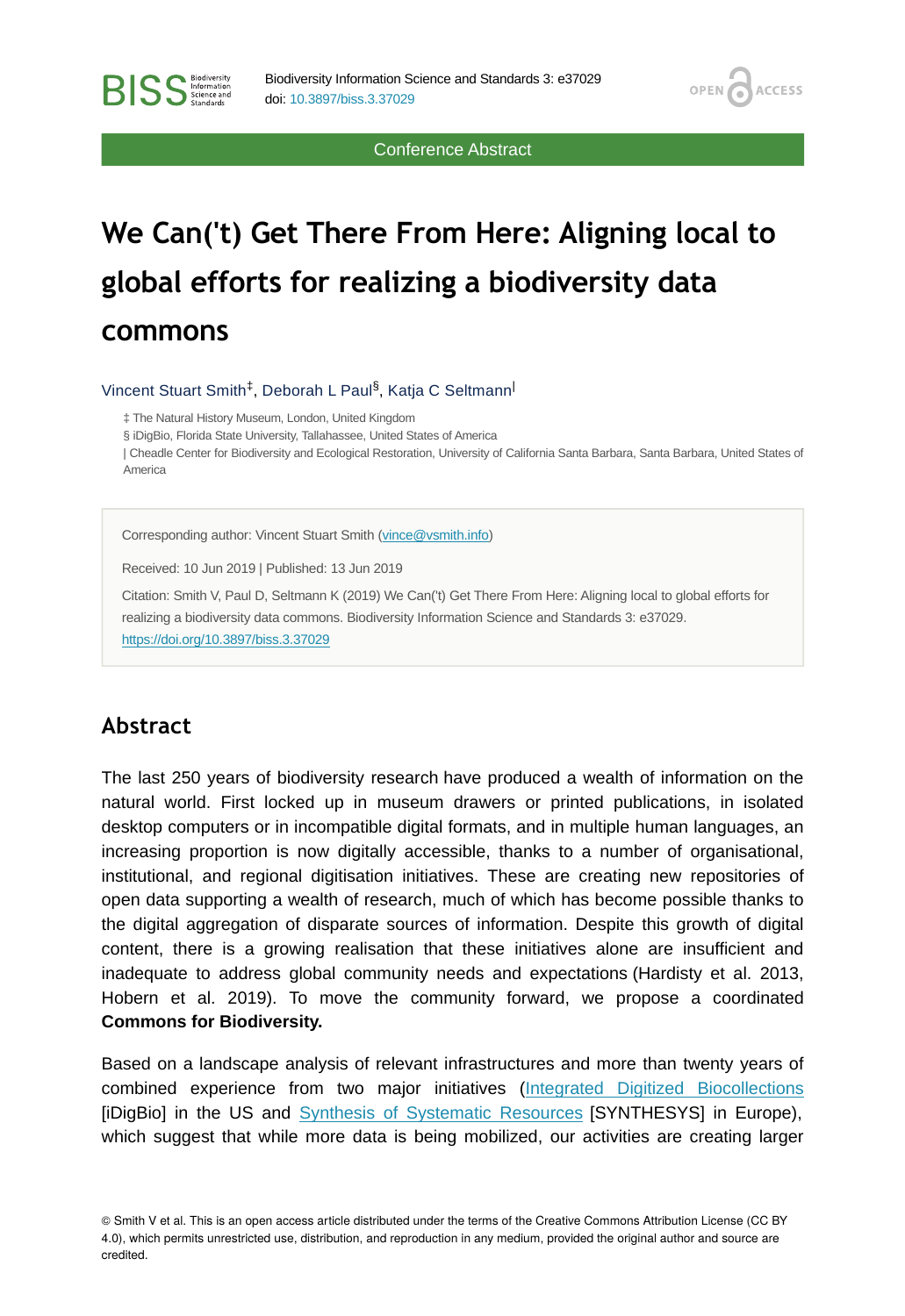data silos without cross-linkages between different categories of data necessary to fully exploit research opportunities. This highlights the need for more consolidation and alignment, with greater cross-linkage between data types supported by greater standardisation and agreed identifier strategies. Better coordination (e.g., of communication and education, to partition effort) of our communities' activities at various levels (publisher, collection, individual, and in software) would also promote more efficient use of organisational resources. We argue that this is only possible through greater international coordination, and will enable us to deliver on the major scientific opportunities from these data, such as the provision of a complete and accurate data on the world's species or predicting changing patterns and trends in biodiversity.

Adopting a shared vision at this level requires coordination mechanisms that we do not currently have and that transcend our normal regional activities. This "Biodiversity Commons" inspired by similar movements, is closely aligned with recent proposals to form a new [alliance for biodiversity knowledge](http://www.biodiversityinformatics.org/), the One-World Collection project, and the European [Distributed System of Scientific Collections](https://dissco.eu/) (DiSSCo). Coalescing these and related efforts, while engaging a broader set of stakeholders, is likely to be the next step toward realising a Common's movement for the biodiversity community.

In this presentation, we outline specific challenges and highlight possible solutions to help align our global efforts. These include bottom-up activities such as 1) sharing data visualisation and metrics of use to build a coordinated business case for collections data mobilisation; 2) the sharing of authority file resources to improve data quality and speed of data mobilisation; 3) the need for open fora supporting comment on vision, decisions and actions; as well as more top-down efforts such as 4) increasing international diversity and participation across the global museum community; 5) creating models of participation that include groups, individuals, and institutions varying in size, scope, and resources; 6) capacity enhancement activities such as the development of techniques for more crossinstitutional infrastructure development; and 7) policy-level alignment to harmonise our operational activities (e.g. data citation and attribution), which are inclusive of more and varied stakeholders.

# **Keywords**

biodiversity informatics, data, policy, collaboration, infrastructure, sustainability, open data, open science

## **Presenting author**

Vincent Smith and Deborah Paul